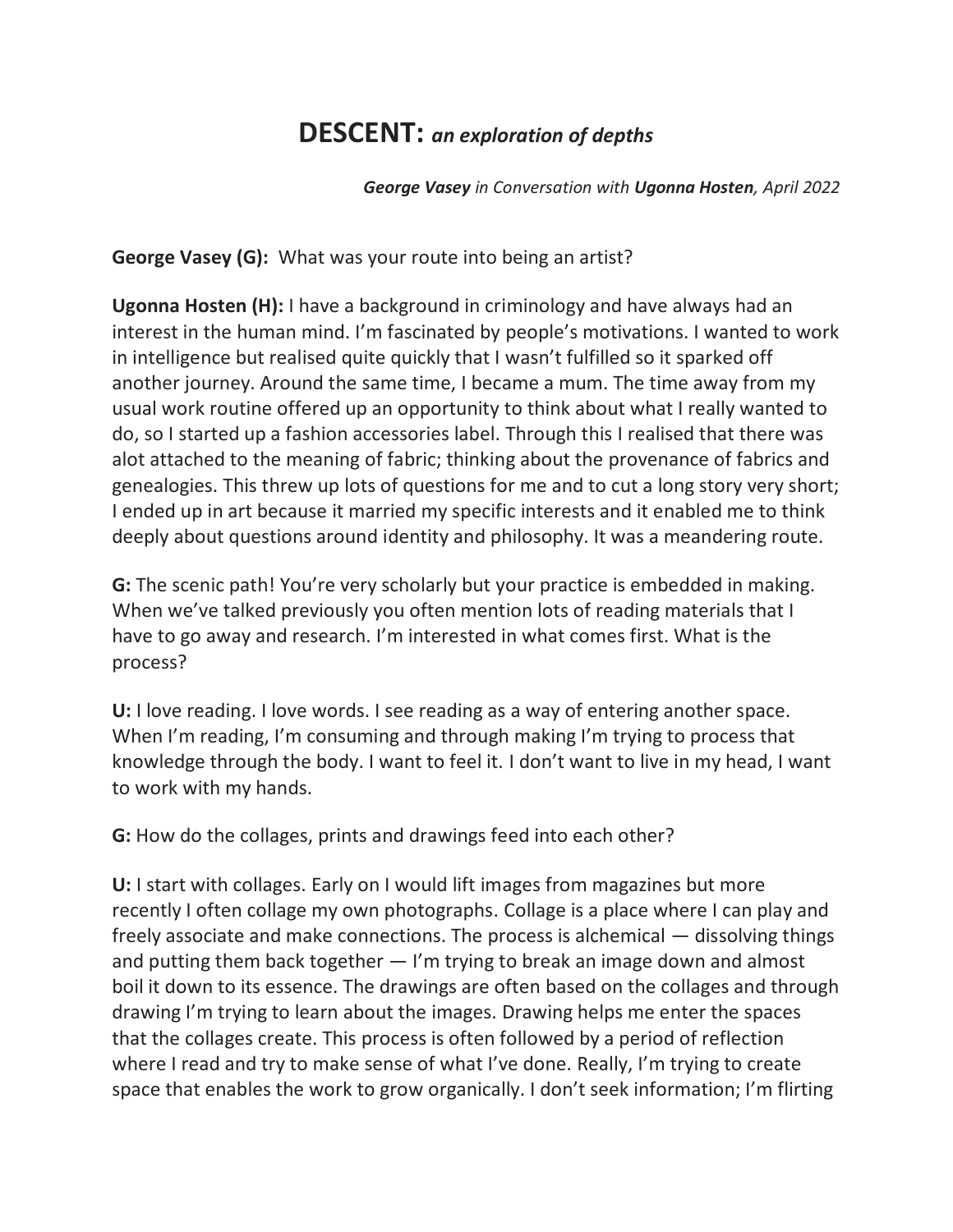with all of these subject matters from various sources whether it be literature, music, alchemy, psychology. All kinds of stuff. I'm interested in serendipity.

**G:** I love that idea of flirting with themes. Do you see these spaces as exterior or interior?

**U:** Both. I'm interested in duality. The images are of the world but I'm also trying to grasp something more than that. The process I follow informs my choice of materials: charcoal frees me up. I'm interested in creating room for something else to happen. Charcoal gives me a rich black but it also has a sculptural element to it; you can create passages and lines that are more abstract and interesting.

**G:** Charcoal is visceral; it's very messy.

**U:** It creates a less defined line that can be manipulated to suggest something more rounded. I can bend the image and I really love this aspect of charcoal.

**G:** It also registers your body in a different way; it bears the imprint of a hand.

**U:** Yes totally. All the new drawings are charcoal. I'm interested in allowing something else to emerge. You know, I honour the collages and want to keep the detail but the more I do this the more abstract they become. I can end up somewhere I don't expect which can end up triggering other works that follow particular rhythms and forms.

**G:** I like the way you talk about breaking down and putting back together; the sense of getting lost to find yourself somewhere interesting. You often talk about opposites.

**U:** Ah, yeah. I think about this relationship between drawing and printmaking. Drawing is adding to an empty page; monotype is a taking away — my particular way of working when I'm making a monotype is to ink up the plate first, then wipe an image into it. That dialogue between two opposites is an interesting one.

**G:** You mentioned alchemy before; could you expand on what you meant?

**U:** I'm really interested in alchemy and mythology. They both chronicle life experiences and stages in their own very unique way through metaphors. It triggers my imagination and it's a way of seeking to understand my connection to an ancient lineage.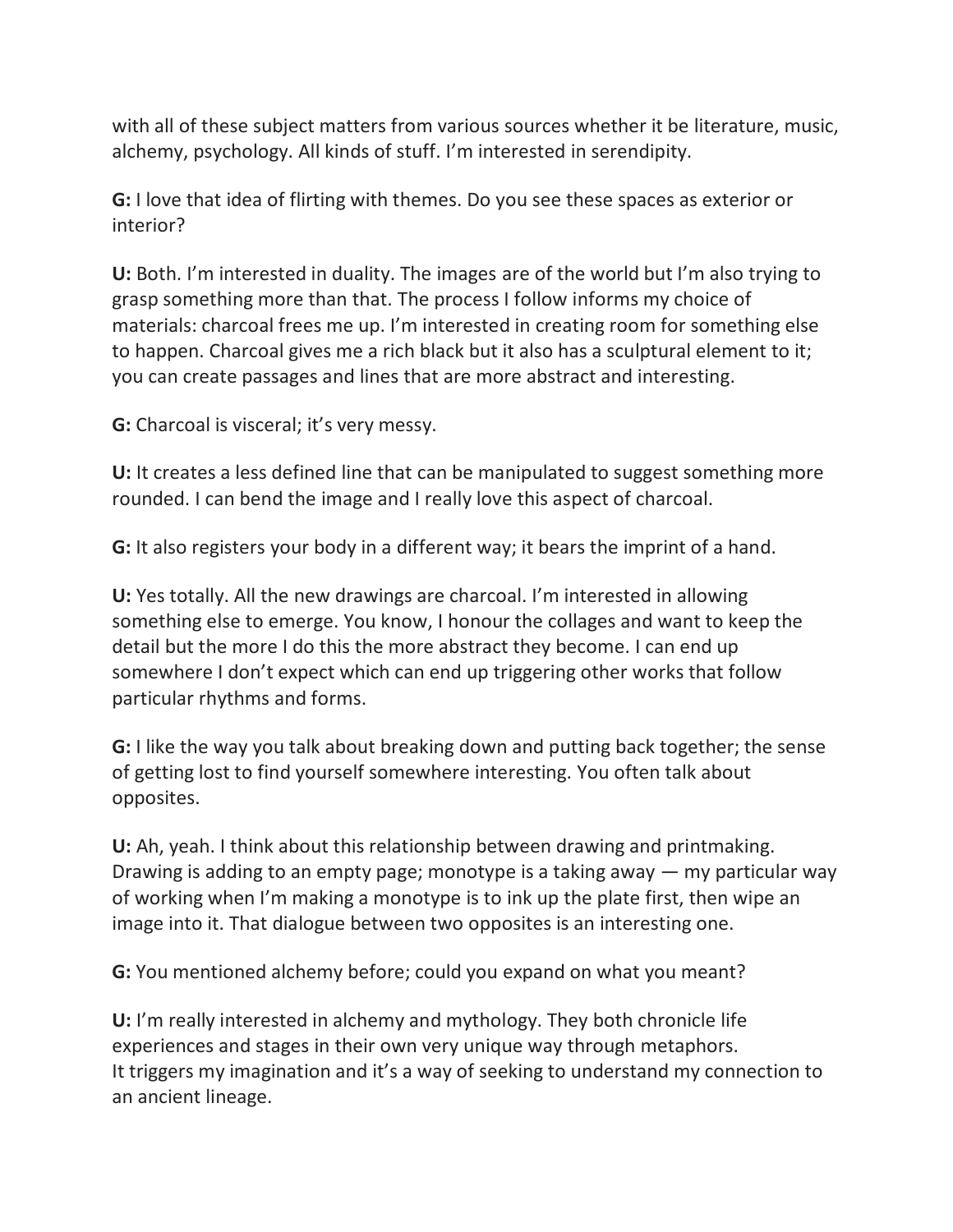## **G:** What's important to you as an artist?

**U:** I want to connect to something that is eternal. I grew up in a Christian home. I don't practice a particular religion now; I am in tune with a greater divinity. I consider myself to be a very spiritual person. Flow is very important. For instance; I love colour but I'm very sensitive to how it changes under different light — with black and white it's the same; I can just focus on the marks and the image; I can flow with it much easier. I want to keep that directness.

**G:** The idea of intimacy comes to mind: this connection between your hand and the materials but also the image and trying to retain that connection.

**U:** Definitely. Everything about the image; even the unintentional marks, the mistakes. You have to reckon with them.

**G:** Mistakes is an interesting word.

**U:** You could call them happy accidents! Which can sometimes be an invitation to go down a different pathway with a drawing. Yes, what's also important to me is a connection to self and freedom as well. I want to express what I want to express and have a space to do that. I really need a period of incubation where I'm thinking through ideas and making work and that's my space. I don't need to talk; the work talks to me and I can listen. That freedom to listen is important.

**G:** You mentioned the word ancient before, could you expand on that?

**U:** I'm fascinated by the question of what connects the ancient to the present moment. I want to engage with my inheritance and identity as an Igbo woman. A lot of the ancient traditions and spiritual practices were viewed as demonic and nonsensical but I'm interested in reclaiming aspects of Igbo cosmology that were in place before colonialism.

**G:** Myths always exist in some form; they're crucial survival mechanisms for society: signaling dangers and opportunities. Knowledge is often hierarchized: people place intellect above intuition but they're not that different.

**U:** The show is called 'Instinctive Travels & The Paths of Rhythm' which is lifted from a Tribe Called Quest album. In terms of hierarchy of knowledge; this was where my influence came from. I came to their music when I was younger and it taught me so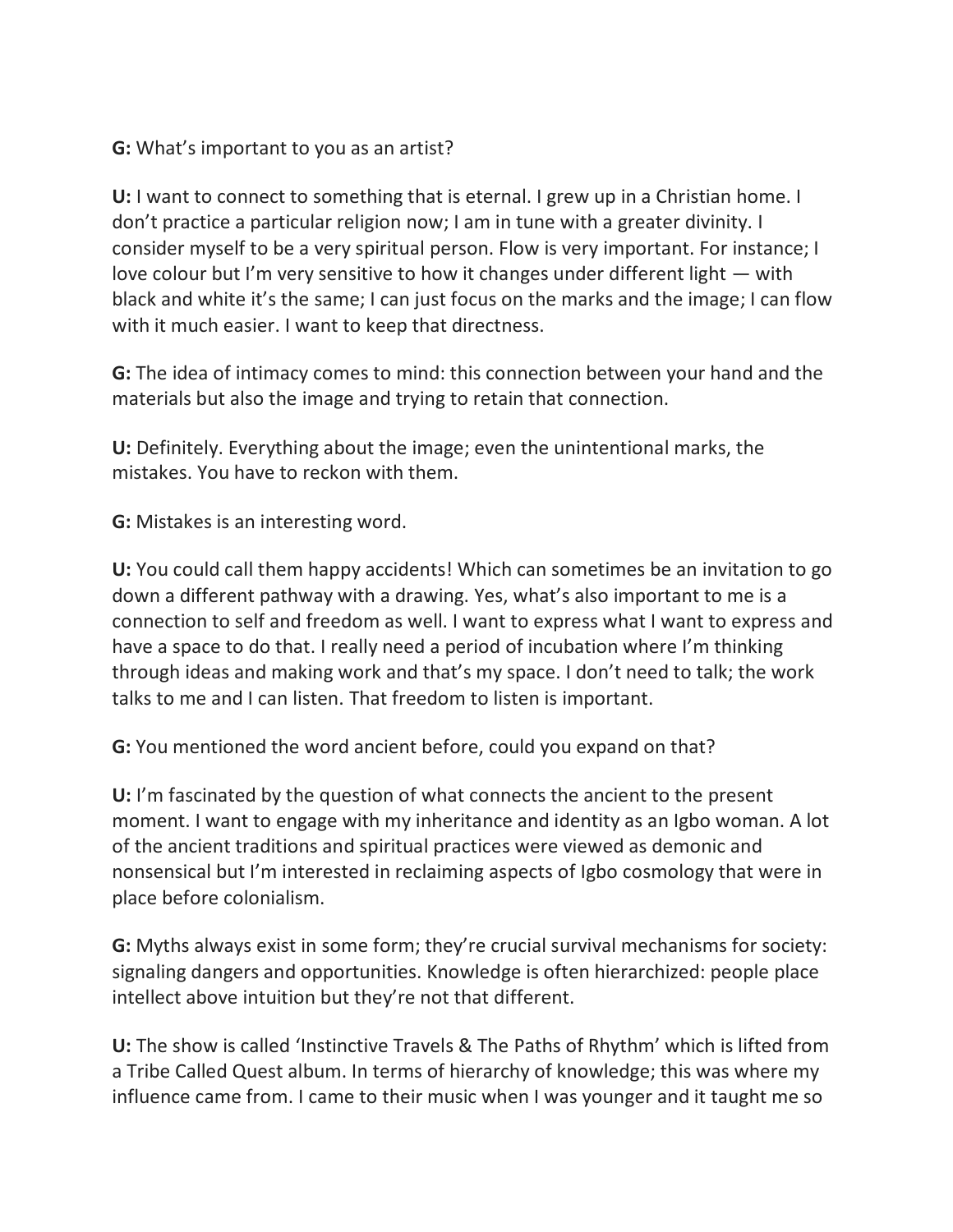much about consciousness. It was full of so much history and topical issues about the Black experience and that's where my interest was piqued around these issues. People often attack Hip-Hop but it's so innovative and full of knowledge. I see Kendrick Lamar as a poet and there is often an implicit hierarchy of knowledge applied here but knowledge has different faces.

**G:** Music was similarly for me a gateway drug into art and reading.

**U:** Music was my education. I'd go to record stores and pore over the back cover of vinyls taking note of features and producers. This was years before Google. You really had to do the work to discover your interests. The music directed me to the library where I'd take out books on Malcolm X etc. It was a journey into this material that started with music that I wasn't learning about in school.

**G:** Music is an alternative curriculum. It's interesting you mention Kendrik Lamar; he has won the Pulitzer Prize, the largest international prize for a writer. What other musicians were you influenced by?

**U:** Mos Def, Common Sense, Talib Kweli. People who have a message behind their lyrics.

**G:** I could talk all day about music. Back to the work! Do you have a specific audience in mind when you're making work?

**U:** When I'm making the work it's an insular process. It's like dancing in front of a mirror. I wouldn't be as free if I felt someone was watching. Once the work is made, I do want it to connect to people. The work is about this dual sense of us: as physical and spiritual beings. I guess in a sense the audience would be someone who is fascinated by this idea.

**G:** What does spirituality look like to you?

**U:** It's a higher energy. I've felt that when I was at my peak with running and I've felt it listening to music. Spirituality to me is acknowledging there exists a higher power and devoting oneself in service of that higher power – it's the act of choosing love.

**G:** Emotion is somatic and socially constructed. You could say that society has taken an emotional turn; people are more attuned to how they feel, they're more connected to it. In this sense feeling isn't just about something personal it also has a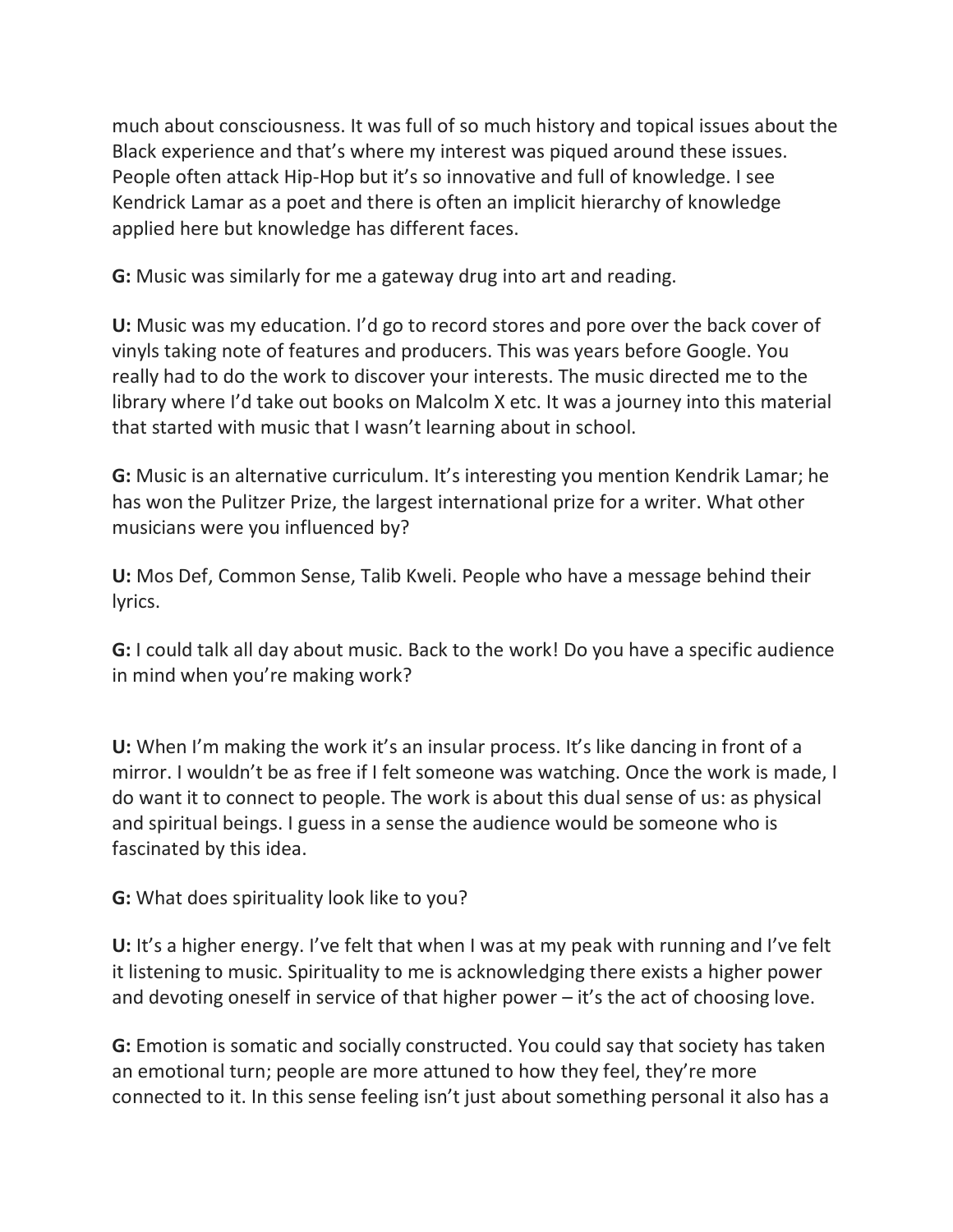political dimension.

**U:** Yeah. I'm interested in how this feeling connects to our ancestry; understanding where I'm coming from and where I'm going. The genesis of the exhibition was the work 'Room to Unravel', 2021. The work was made after the unexpected loss of a sibling and I was reflecting on the big questions. The work is an invitation to descend. Who do you encounter when you descend? I'm thinking of a descent as a place where things can be revealed. I'm trying to make sense of these life experiences that shake us and make us feel like we're standing on water.

**G:** The new drawings seem more enigmatic. There is less clarity and the mark making is more open and gestural. Parts of the image become abstract. There is also a sense of re-growth in the works. Your work sits between things: human and animal, vegetation and mineral.

**U:** I find this space really exciting. I'm interested in writers and artists who occupy these liminal spaces. People like John O'Donohue. What I love about his writing is that he's interested in Celtic mythology and his writing is really incredible.

**G:** Have you read Robert MacFarlane's 'Underland'?

**U:** Some of it! It's so beautifully written. He really captures the sense of descent not as a place of deprivation but as a place of revelation.

**G:** This movement down rather than up is interesting: down suggests something bodily where the air and sky have often been seen more celestially.

**U:** I love these rich metaphors which are about travelling and looking in. I hope this connects with audiences. You know, we've just been through a pandemic and we were asked to do this collective descent: being forced to be by ourselves and look inward. We've all been asked to look within and find something that can get us through this incredibly dark period. We're always going to be invited to go to places we don't know.

*Ugonna Hosten is an artist based in London. Recent exhibitions include Royal Academy Summer Exhibition (group 2021), Woolwich Contemporary Print Fair (group 2021).*

*George Vasey is a curator and writer. He has worked in museums and galleries across the UK in curatorial and learning departments since 2009. His writing regularly*